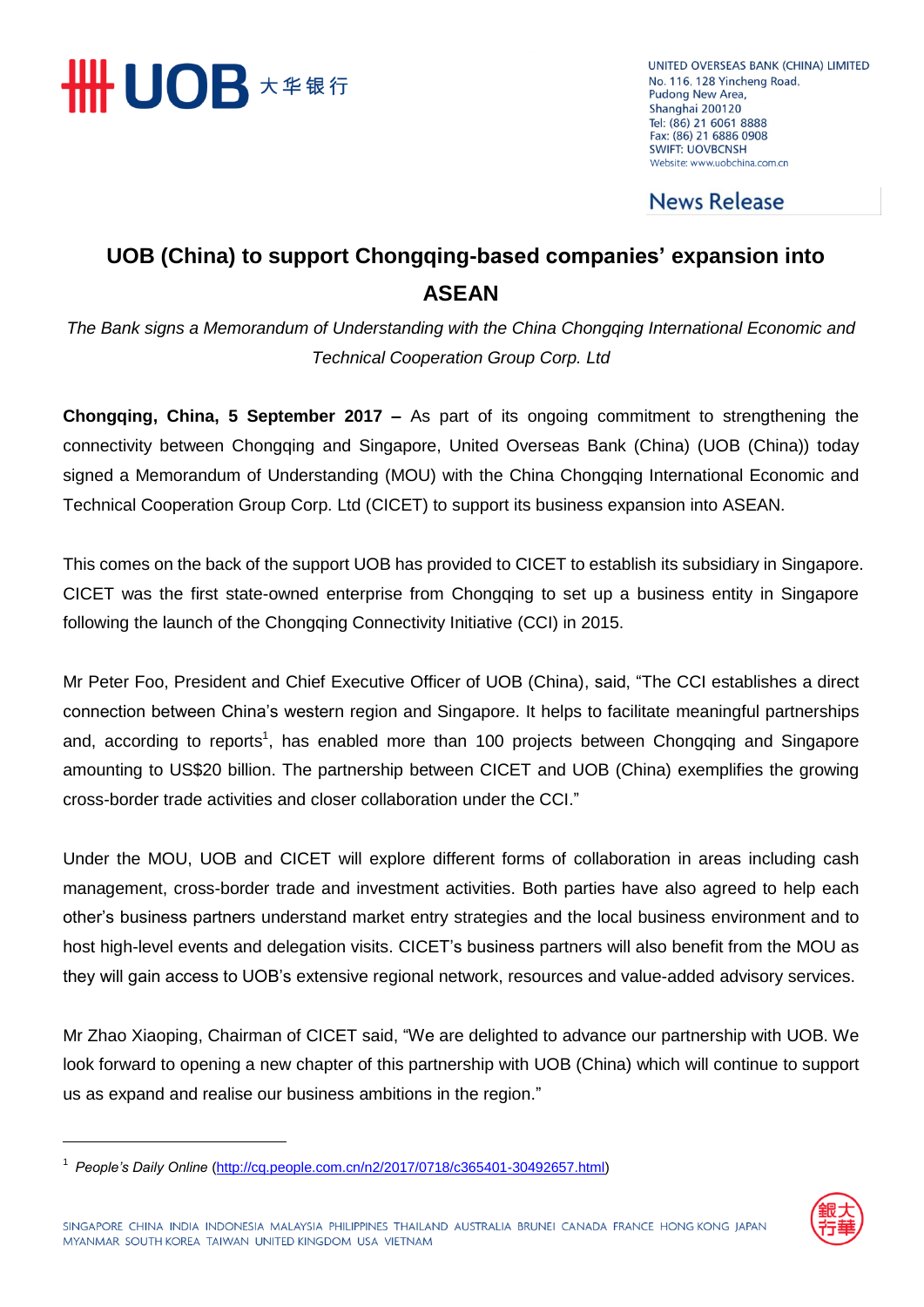

CICET is among the many Chongqing companies that are using Singapore as their launchpad into ASEAN. As more companies in western China capitalise on the opportunities arising from the CCI, this positive momentum is likely to continue. UOB research<sup>2</sup> shows that Singapore is a preferred expansion destination in Asia for companies based in western China. More than one in three of business leaders who participated in the research said that they intend to expand into Singapore in the next three to five years.

Mr Foo said, "Singapore is a leading international financial centre, offshore RMB centre and an important gateway to ASEAN. More Chinese companies in western China are viewing Singapore as the first step to building their regional presence. We will continue to tap our cross-border capabilities and business network to lend the support they need to grow their businesses."

According to the *UOB Asian Enterprise Survey 2016*, access to financing is one of the main challenges companies in western China face when planning their overseas expansion. Other challenges include managing operating costs (57 per cent) and cash flow constraints (42 per cent).

To help Chinese companies manage costs, maximise capital and mitigate foreign exchange risks, UOB (China) offers a wide range of cross-border solutions in cash management, onshore and offshore financing, foreign exchange, investment and hedging.

Other companies in Chongqing that have accessed UOB's cross-border financial solutions include China West Air Co. Ltd. and China Import and Export Bank Chongqing Branch.

- Ends -

## **About United Overseas Bank (China)**

United Overseas Bank (China) Limited (UOB (China)) is a wholly-owned subsidiary of the United Overseas Bank Limited (UOB), a leading bank in Asia. Headquartered in Shanghai, UOB (China) was incorporated in the People's Republic of China on 18 December 2007 and commenced operations on 2 January 2008.

With a stable and far-sighted approach, UOB (China) has grown its network to 16 branches and sub-branches in the major cities across China. As UOB (China) continues to grow its business, it is also committed to its people and the community. Since 2012,

<sup>2</sup> Source: *United Overseas Bank (UOB) Asian Enterprise Survey 2016.* This survey was conducted by UOB in 2016 among 2,500 Asian enterprises across China, Hong Kong, Indonesia, Malaysia, Singapore and Thailand. The objective was to explore how Asian enterprises are capitalising on business opportunities amid global and regional economic trends and trade flows.